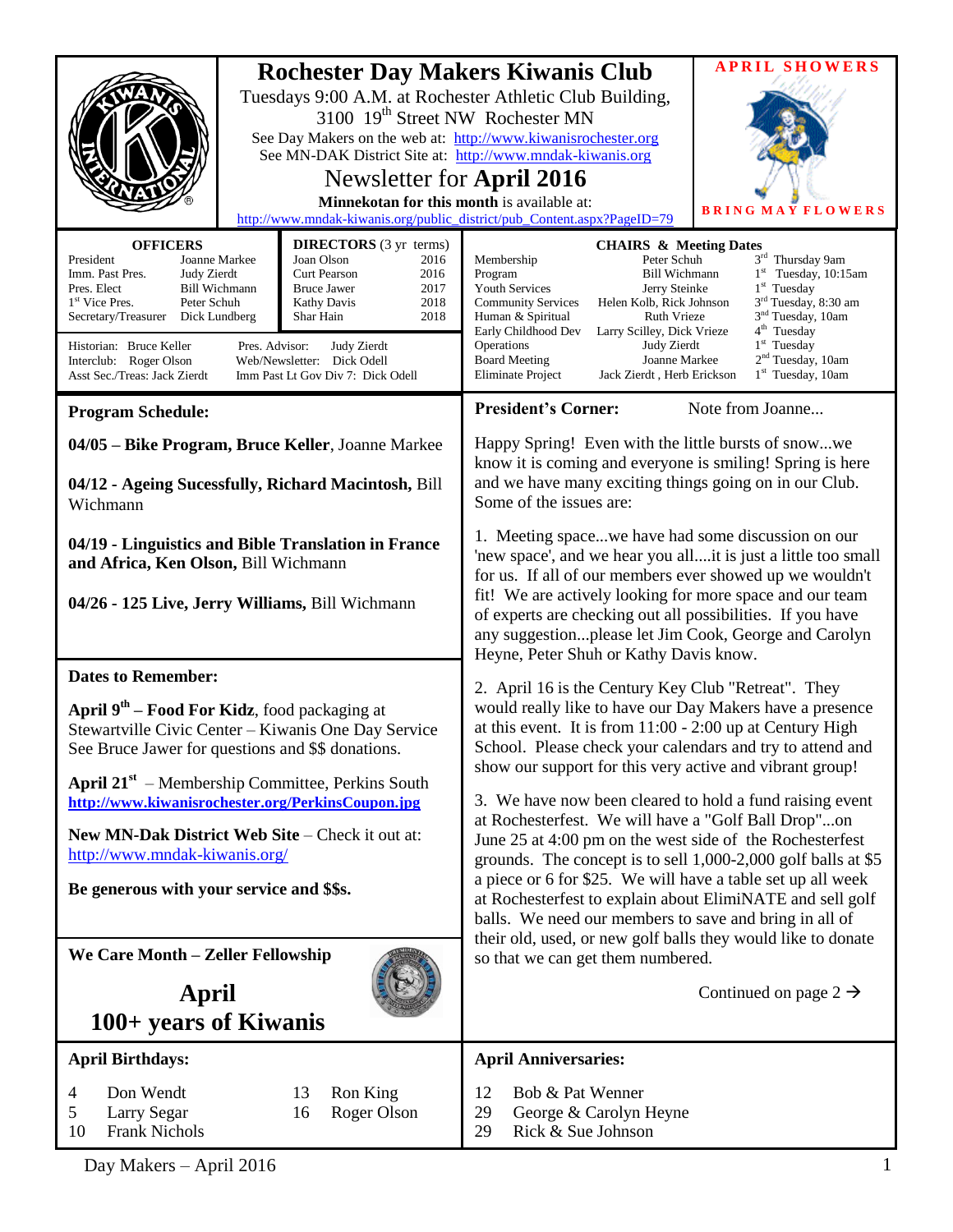#### **Secretary/Treasurer's Report** – 03/08/16:

| <b>Bank Balance - 2/29/2016:</b> | \$8,946.88 |
|----------------------------------|------------|
| Administrative Account:          | \$5,275.55 |
| Service Account:                 | \$3,459.20 |
| Bike Repair:                     | \$ 212.13  |

**Charitable Account Bank Balance 2/29/2016:** \$19.17

**Day Makers on leave:** Marie Bellabe, Don Cain, Ron King, Sara King, Dennis Lee, Karen Lee, Bev Livesay, Mike Siverling, Dave Truxal

**February Service Hour Statistics:** 744 hours by 33 members, 46% Participation.

March 2016 Board Meeting Summary

It was brought to the board's attention that there is an "Amazon Smile" program that will allow a percentage of each Amazon purchase to be directed to a charity. The "Amazon Smile" program has been established with our charitable account. Members, and anyone else, can designate a portion of their Amazon purchase's value to the Charitable Account. Sign into Amazon using smile.amazon.com. The Charitable account's EIN Number is: 51-0155637. The treasurer was directed to send an e-mail to members on how to enroll.

The Membership Committee has requested that the web address for the club's photo gallery of members be added to our roster. Tabled since the Membership Committee was not represented at the board meeting

Rochester Hockey Festival update: The Hockey Committee has been meeting, currently recruiting sponsor(s) and promoters. Our members need to be updated on the benefits that the city of Rochester gains from having the Festival.

Meeting Site Search Committee update: The Rochester Foundation Building has been ruled out due to parking issues and cost. The Peace Church is still a possibility, they are currently in the process of renovating the space we would rent. The process is ongoing.

Grants are being written for a Reading Oasis at Gage Elementary.

Food For Kidz program update: \$1,500 has been sent to date. Packing date is April 9<sup>th</sup> in Stewartville. Our club has 15 volunteers signed up to date. Dick Vrieze is looking for volunteers from his church.

Continued Next Column

**Secy Report:** (Continued)

Club Survey committee update: The committee continues to meet. They are considering having Club Education topics each month, ie: The Bike Repair Project, sending cards to absent members, need for a Reading Oasis at Riverside School.

## **NEW BUSINESS:**

The idea of a Golf Drop Fund Raiser for Eliminate at Rochesterfest was discussed.

The board had a discussion on a Day Makers Kiwanis Vision – working together as a team.

# **COMMITTEE REPORTS**

**Community Service-** Our next Saturday Noon Meals date is April  $30<sup>th</sup>$ . There will be a table there for donations of clothes, soaps etc.

**Program-** Programs are scheduled through May.

**Early Childhood Development-** The committee is accepting book donations.

**Human & Spiritual Values-** Investigating Kiwanis Song Books, or putting the words for the songs on the screen.

**Richard Lundberg,** Secy/Treasurer

**President's Corner:** (Continued from page 1)

The day of the event the balls will be loaded into a "cherry picker' and raised high above the ground and all of the balls will be dropped onto the ground and the ball closest to the 'hole' or bulls-eye wins \$500 cash. There will be other prizes as well. PLEASE bring in your golf balls any time....and once we get the tickets made...we will ask for all of you to sell a chance to win! This will be a fun event...and one we can do annually.

Have a GREAT April.... **Joanne**

**Kiwanis Mission Statement:**

**Kiwanis is a global organization of volunteers dedicated to** *improving* **the world one child and one community at a time.**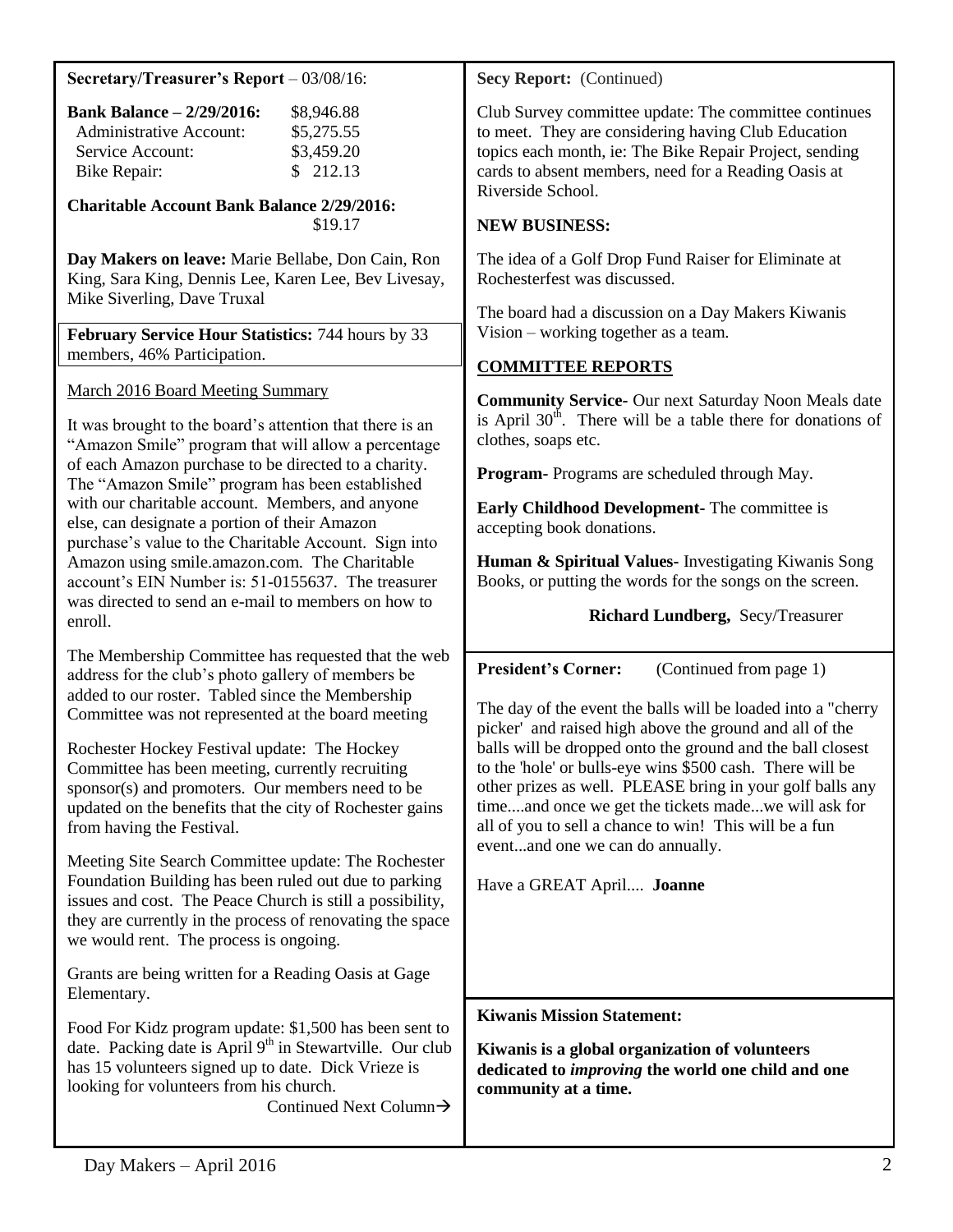### **Harriet Bishop K-Kids:**

The group picture of the Bishop K-Kids including faculty advisors Mrs. Shultze and Mrs. McGuire was taken for the Bishop yearbook. They asked that Helen and myself also be in the picture. Most, including Helen, are wearing the T-shirts provided by the Bishop PTSA.



I neglected to mention two other projects they are working on:

- 1. assembling Chemo kits ( skin lotion, chap stick, etc.) for kids undergoing chemotherapy, and
- 2. collecting pop tabs for Ronald McDonald House.

They do understand school and community service.

| ney do understand school and community service. | Costa / Emminate Week.aspx                                                                                                                                                                                                                                                                                    |
|-------------------------------------------------|---------------------------------------------------------------------------------------------------------------------------------------------------------------------------------------------------------------------------------------------------------------------------------------------------------------|
| <b>Richard Johnson</b>                          | District chairs are volunteers who build and strengthen<br>our foundation's relationship with the Kiwanis family.<br>Your district chair (Chuck Schorder) can be a valuable<br>resource to spread the word about The Eliminate Project<br>and help us fulfill our fundraising goal.                           |
|                                                 | Equatorial Guinea and Niger will have validation<br>surveys this year. Download this update to learn about<br>other work being done in the field to rid the world of<br>maternal and neonatal tetanus.<br>http://www.kiwanis.org/foundation/news/foundation/201<br>6/03/21/march-campaign-update#.Vvwh5Hn2Y-J |
|                                                 | Best,<br>Caitlin Bain<br>MPA   Kiwanis International Foundation<br>Development Officer - USA 4 and 5                                                                                                                                                                                                          |
|                                                 | The highlighted and slightly modified report for Division<br>7 clubs is shown on page 4. $\rightarrow$<br>R Odell                                                                                                                                                                                             |

#### **Eliminate Status as of March 2016:**

This KI report (*see page 4 for report*) reflects gifts and pledges processed as of March 23, 2016. Keep in mind the total amount reported does not include the Canadian government match or other pending commitments.

Celebrate! In gifts and pledges we are at \$110 million. That is an incredible victory! However, now more than ever it is so important that funds are sent in. The faster funds are received, the faster we can protect mothers and their future babies from MNT. Currently, about 50% of the pledged funds campaign-wide have been received. Thank you for your continued efforts!

Some reminders and suggestions:

· As of March 23, we have raised more than US\$53.1 million in cash. Encourage your clubs with outstanding pledges to continue working toward their goals. Now is the time for all Kiwanians to honor our commitments to save the lives of mothers and babies.

[http://sites.kiwanis.org/Kiwanis/en/theELIMINATEproje](http://sites.kiwanis.org/Kiwanis/en/theELIMINATEproject/Give.aspx) [ct/Give.aspx](http://sites.kiwanis.org/Kiwanis/en/theELIMINATEproject/Give.aspx)

· Eliminate Week will be May 2-6. Work with Key Clubs, Builders Clubs, K-Kids and Aktion Clubs to help them raise funds and show them the joy of service. Find more information on our Website.

[http://sites.kiwanis.org/Kiwanis/en/theELIMINATEproje](http://sites.kiwanis.org/Kiwanis/en/theELIMINATEproject/SLP/EliminateWeek.aspx) ct/SLP/EliminateWeek aspx

 $Day \text{Makers} - April \, 2016$  3